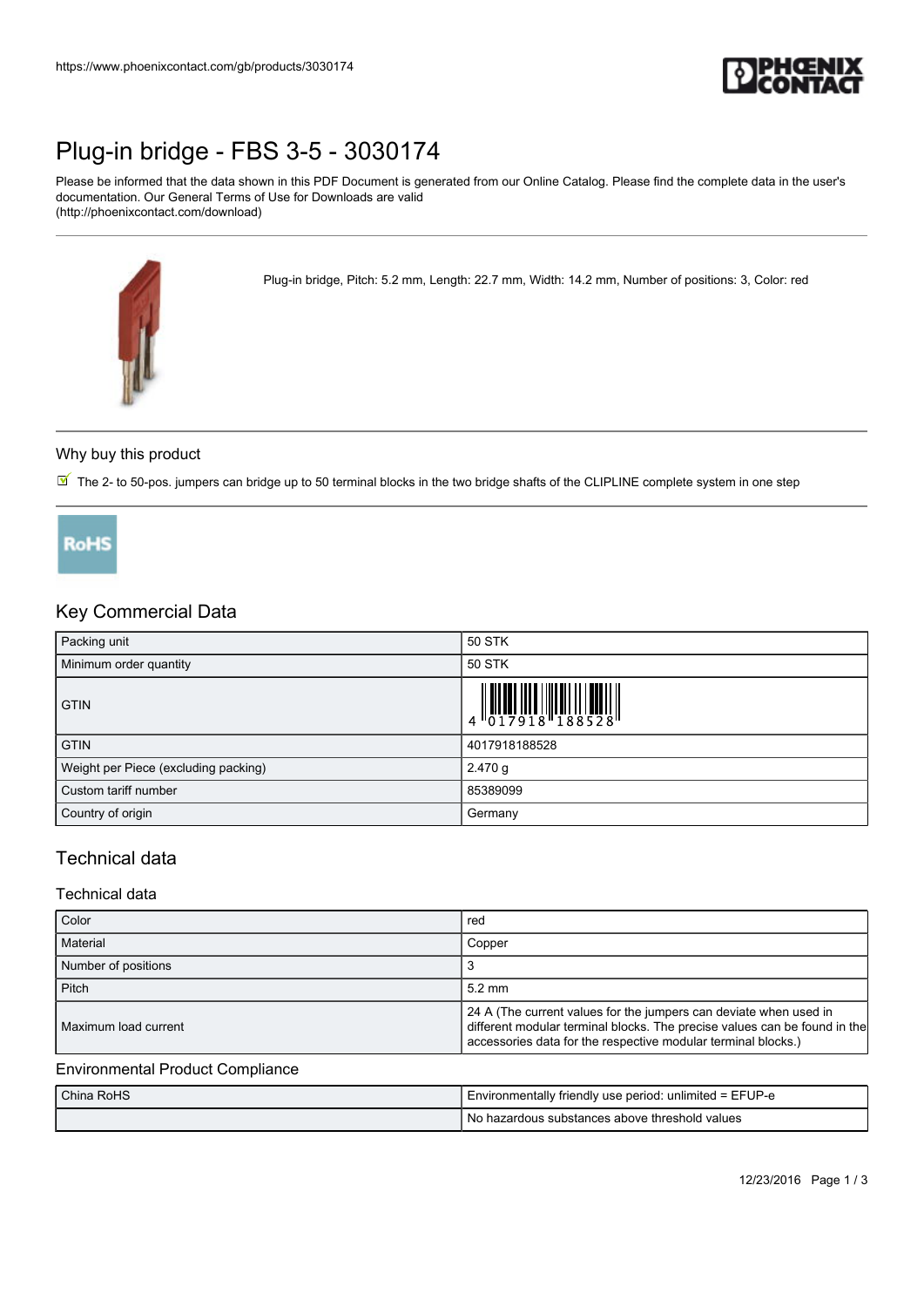

# [Plug-in bridge - FBS 3-5 - 3030174](https://www.phoenixcontact.com/gb/products/3030174)

# **Classifications**

# eCl@ss

| eCl@ss 4.0 | 27141199 |
|------------|----------|
| eCl@ss 4.1 | 27141199 |
| eCl@ss 5.0 | 27141140 |
| eCl@ss 5.1 | 27141140 |
| eCl@ss 6.0 | 27141140 |
| eCl@ss 7.0 | 27141140 |
| eCl@ss 8.0 | 27141140 |
| eCl@ss 9.0 | 27141140 |

#### ETIM

| <b>ETIM 2.0</b> | EC000489 |
|-----------------|----------|
| <b>ETIM 3.0</b> | EC000489 |
| <b>ETIM 4.0</b> | EC000489 |
| <b>ETIM 5.0</b> | EC000489 |
| <b>ETIM 6.0</b> | EC000489 |

## UNSPSC

| UNSPSC 6.01          | 30211829 |
|----------------------|----------|
| <b>UNSPSC 7.0901</b> | 39121426 |
| UNSPSC 11            | 39121426 |
| <b>UNSPSC 12.01</b>  | 39121426 |
| UNSPSC 13.2          | 39121426 |

# Approvals

## Approvals

Approvals

EAC

#### Ex Approvals

## Approval details

EAC EAC-Zulassung

## Accessories

Accessories